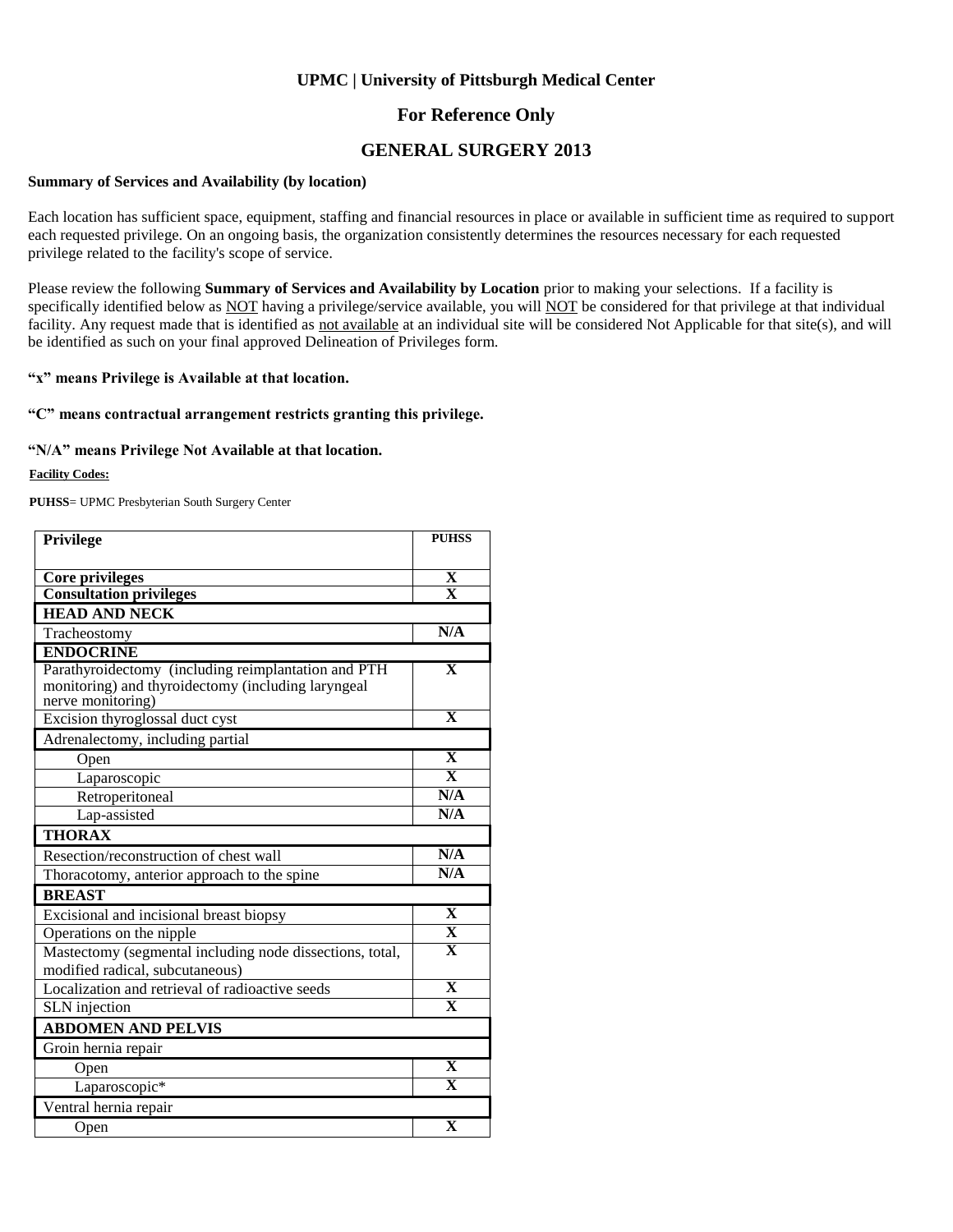# **For Reference Only**

## **GENERAL SURGERY 2013**

Page 2 of 5

| Privilege                                                   | <b>PUHSS</b>            |
|-------------------------------------------------------------|-------------------------|
| Laparoscopic*                                               | $\overline{\mathbf{X}}$ |
| Umbilical hernia repair                                     |                         |
| Open                                                        | $\mathbf X$             |
| Laparoscopic*                                               | X                       |
| Peritoneal/retroperitoneal dissection (e.g. for exposure of | N/A                     |
| the spine or lymphadenectomy)                               |                         |
| Exploratory laparotomy/laparoscopy                          | $\mathbf X$             |
| Diaphragmatic Herniorrhaphy                                 | N/A                     |
| <b>ALIMENTARY TRACT</b>                                     |                         |
| Esophagectomy                                               | N/A                     |
| Nissen fundoplication                                       |                         |
| Open                                                        | N/A                     |
| Laparoscopic                                                | N/A                     |
| Gastrectomy, gastroenterostomy, gastrostomy                 |                         |
| Open                                                        | N/A                     |
| Laparoscopic*                                               | N/A                     |
| Vagotomy except highly selective                            | N/A                     |
| Highly selective vagotomy                                   |                         |
| Open                                                        | N/A                     |
| Laparoscopic*                                               | N/A                     |
| Cholecystectomy (all techniques), cholecystostomy,          | N/A                     |
| common bile duct exploration                                |                         |
| Appendectomy                                                |                         |
| Open                                                        | N/A                     |
| Laparoscopic                                                | N/A                     |
| Incision, excision, resection of intestine, including       | N/A                     |
| placement of enterostomy                                    |                         |
| Hemorrhoidectomy, Stapled hemorrhoidectomy,                 | $\overline{\mathbf{X}}$ |
| sphincterotomy, fistulotomy and other techniques            | $\overline{\textbf{X}}$ |
| Transanal excision/fulguration of anorectal                 |                         |
| mass<br>Repair enterocele/rectocele*                        | X                       |
| Reconstructive perineal procedures (sphincteroplasty,       | X                       |
| repair vesico-vaginal-enteric fistula)*                     |                         |
| Colectomy (all)/colostomy                                   |                         |
| Open                                                        | N/A                     |
| Laparoscopic*                                               | N/A                     |
| Transanal                                                   |                         |
| <b>TEMIS</b>                                                | N/A                     |
| <b>TEMS</b>                                                 | N/A                     |
| Splenectomy                                                 |                         |
| Open                                                        | N/A                     |
| Laparoscopic*                                               | N/A                     |
| Abdominoperineal resection                                  |                         |
| Open                                                        | N/A                     |
| Laparoscopically assisted*                                  | N/A                     |
| Restorative proctocolectomy*                                | N/A                     |
| Liver resections*                                           |                         |
|                                                             |                         |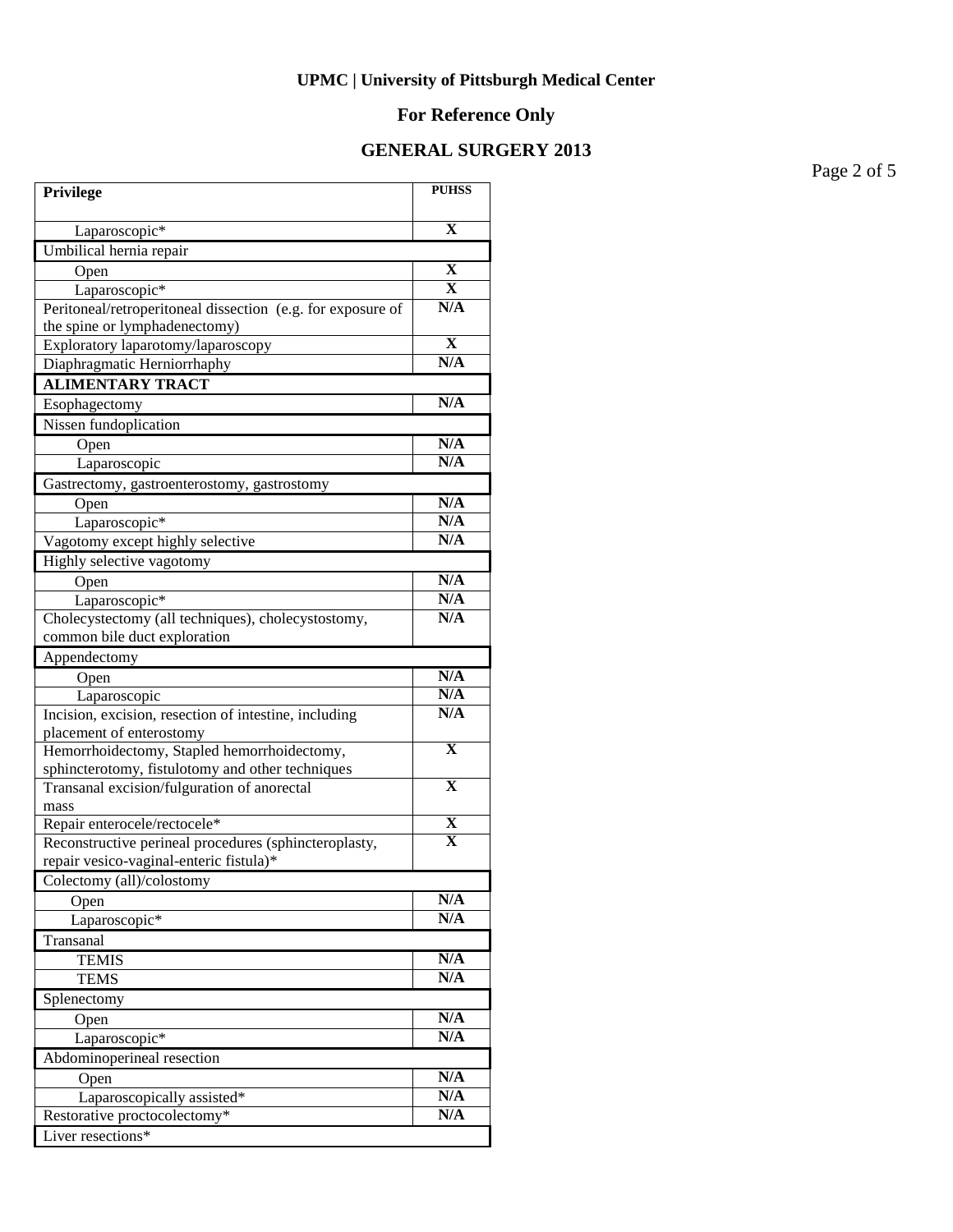# **For Reference Only**

## **GENERAL SURGERY 2013**

Page 3 of 5

| N/A<br>Open<br>N/A<br>Laparoscopic<br>Pancreas resections/debridement<br>N/A<br>Open<br>N/A<br>Laparoscopic<br>N/A<br>Pancreatectomy<br><b>GENITOURINARY TRACT</b><br>(In conjunction with other procedures)<br>N/A<br>Insertion cystostomy tube<br>N/A<br>Partial cystectomy, bladder repair<br>N/A<br>Nephrectomy<br>N/A<br>Hysterectomy<br>N/A<br>Salpingooophorectomy<br><b>SKIN/SOFT TISSUE/BONE</b><br>Regional lymph node dissections,<br>partial/complete including sentinel node techniques<br>X<br>Cervical<br>$\overline{\textbf{X}}$<br>Axillary<br>$\overline{\textbf{X}}$<br>Mediastinal<br>$\overline{\textbf{X}}$<br>Periaortic<br>$\overline{\textbf{X}}$<br>Pelvic<br>$\overline{\textbf{X}}$<br>Sentinel Node Biopsy<br>$\overline{\textbf{X}}$<br>Skin grafting, partial and full thickness<br>$\overline{\textbf{X}}$<br>Fasciotomy |  |
|----------------------------------------------------------------------------------------------------------------------------------------------------------------------------------------------------------------------------------------------------------------------------------------------------------------------------------------------------------------------------------------------------------------------------------------------------------------------------------------------------------------------------------------------------------------------------------------------------------------------------------------------------------------------------------------------------------------------------------------------------------------------------------------------------------------------------------------------------------|--|
|                                                                                                                                                                                                                                                                                                                                                                                                                                                                                                                                                                                                                                                                                                                                                                                                                                                          |  |
|                                                                                                                                                                                                                                                                                                                                                                                                                                                                                                                                                                                                                                                                                                                                                                                                                                                          |  |
|                                                                                                                                                                                                                                                                                                                                                                                                                                                                                                                                                                                                                                                                                                                                                                                                                                                          |  |
|                                                                                                                                                                                                                                                                                                                                                                                                                                                                                                                                                                                                                                                                                                                                                                                                                                                          |  |
|                                                                                                                                                                                                                                                                                                                                                                                                                                                                                                                                                                                                                                                                                                                                                                                                                                                          |  |
|                                                                                                                                                                                                                                                                                                                                                                                                                                                                                                                                                                                                                                                                                                                                                                                                                                                          |  |
|                                                                                                                                                                                                                                                                                                                                                                                                                                                                                                                                                                                                                                                                                                                                                                                                                                                          |  |
|                                                                                                                                                                                                                                                                                                                                                                                                                                                                                                                                                                                                                                                                                                                                                                                                                                                          |  |
|                                                                                                                                                                                                                                                                                                                                                                                                                                                                                                                                                                                                                                                                                                                                                                                                                                                          |  |
|                                                                                                                                                                                                                                                                                                                                                                                                                                                                                                                                                                                                                                                                                                                                                                                                                                                          |  |
|                                                                                                                                                                                                                                                                                                                                                                                                                                                                                                                                                                                                                                                                                                                                                                                                                                                          |  |
|                                                                                                                                                                                                                                                                                                                                                                                                                                                                                                                                                                                                                                                                                                                                                                                                                                                          |  |
|                                                                                                                                                                                                                                                                                                                                                                                                                                                                                                                                                                                                                                                                                                                                                                                                                                                          |  |
|                                                                                                                                                                                                                                                                                                                                                                                                                                                                                                                                                                                                                                                                                                                                                                                                                                                          |  |
|                                                                                                                                                                                                                                                                                                                                                                                                                                                                                                                                                                                                                                                                                                                                                                                                                                                          |  |
|                                                                                                                                                                                                                                                                                                                                                                                                                                                                                                                                                                                                                                                                                                                                                                                                                                                          |  |
|                                                                                                                                                                                                                                                                                                                                                                                                                                                                                                                                                                                                                                                                                                                                                                                                                                                          |  |
|                                                                                                                                                                                                                                                                                                                                                                                                                                                                                                                                                                                                                                                                                                                                                                                                                                                          |  |
|                                                                                                                                                                                                                                                                                                                                                                                                                                                                                                                                                                                                                                                                                                                                                                                                                                                          |  |
|                                                                                                                                                                                                                                                                                                                                                                                                                                                                                                                                                                                                                                                                                                                                                                                                                                                          |  |
|                                                                                                                                                                                                                                                                                                                                                                                                                                                                                                                                                                                                                                                                                                                                                                                                                                                          |  |
|                                                                                                                                                                                                                                                                                                                                                                                                                                                                                                                                                                                                                                                                                                                                                                                                                                                          |  |
|                                                                                                                                                                                                                                                                                                                                                                                                                                                                                                                                                                                                                                                                                                                                                                                                                                                          |  |
|                                                                                                                                                                                                                                                                                                                                                                                                                                                                                                                                                                                                                                                                                                                                                                                                                                                          |  |
| N/A<br>Amputations                                                                                                                                                                                                                                                                                                                                                                                                                                                                                                                                                                                                                                                                                                                                                                                                                                       |  |
| Biopsy peripheral nerve<br>x                                                                                                                                                                                                                                                                                                                                                                                                                                                                                                                                                                                                                                                                                                                                                                                                                             |  |
| <b>TRAUMA</b>                                                                                                                                                                                                                                                                                                                                                                                                                                                                                                                                                                                                                                                                                                                                                                                                                                            |  |
| N/A<br>Pericardial window/pericardiocentesis                                                                                                                                                                                                                                                                                                                                                                                                                                                                                                                                                                                                                                                                                                                                                                                                             |  |
| N/A<br>Lung lobectomy<br>N/A                                                                                                                                                                                                                                                                                                                                                                                                                                                                                                                                                                                                                                                                                                                                                                                                                             |  |
| Pneumonectomy<br>N/A                                                                                                                                                                                                                                                                                                                                                                                                                                                                                                                                                                                                                                                                                                                                                                                                                                     |  |
| Procedures on Esophagus<br>N/A<br>Teletrauma                                                                                                                                                                                                                                                                                                                                                                                                                                                                                                                                                                                                                                                                                                                                                                                                             |  |
| <b>ENDOSCOPY</b>                                                                                                                                                                                                                                                                                                                                                                                                                                                                                                                                                                                                                                                                                                                                                                                                                                         |  |
| X<br>Esophagogastroduodenoscopy/biopsy                                                                                                                                                                                                                                                                                                                                                                                                                                                                                                                                                                                                                                                                                                                                                                                                                   |  |
| N/A<br>Esophageal stent placement                                                                                                                                                                                                                                                                                                                                                                                                                                                                                                                                                                                                                                                                                                                                                                                                                        |  |
| X<br>Percutaneous endoscopic gastrostomy                                                                                                                                                                                                                                                                                                                                                                                                                                                                                                                                                                                                                                                                                                                                                                                                                 |  |
| X<br>Laryngoscopy                                                                                                                                                                                                                                                                                                                                                                                                                                                                                                                                                                                                                                                                                                                                                                                                                                        |  |
| X<br>Bronchoscopy/biopsy                                                                                                                                                                                                                                                                                                                                                                                                                                                                                                                                                                                                                                                                                                                                                                                                                                 |  |
| $\overline{\mathbf{X}}$<br>Anoscopy/Proctoscopy                                                                                                                                                                                                                                                                                                                                                                                                                                                                                                                                                                                                                                                                                                                                                                                                          |  |
| X<br>Sigmoidoscopy/Colonoscopy/Biopsy/                                                                                                                                                                                                                                                                                                                                                                                                                                                                                                                                                                                                                                                                                                                                                                                                                   |  |
| Polypectomy/Stents                                                                                                                                                                                                                                                                                                                                                                                                                                                                                                                                                                                                                                                                                                                                                                                                                                       |  |
| N/A<br><b>BURN SURGERY</b>                                                                                                                                                                                                                                                                                                                                                                                                                                                                                                                                                                                                                                                                                                                                                                                                                               |  |
| N/A<br><b>INTRAOPERATIVE ULTRASOUND</b>                                                                                                                                                                                                                                                                                                                                                                                                                                                                                                                                                                                                                                                                                                                                                                                                                  |  |
| <b>ULTRASOUND</b>                                                                                                                                                                                                                                                                                                                                                                                                                                                                                                                                                                                                                                                                                                                                                                                                                                        |  |
| N/A<br>Focused Abdominal Sonogram for Trauma                                                                                                                                                                                                                                                                                                                                                                                                                                                                                                                                                                                                                                                                                                                                                                                                             |  |
| (FAST)                                                                                                                                                                                                                                                                                                                                                                                                                                                                                                                                                                                                                                                                                                                                                                                                                                                   |  |
| <b>VIDEOMAPPING</b>                                                                                                                                                                                                                                                                                                                                                                                                                                                                                                                                                                                                                                                                                                                                                                                                                                      |  |
| N/A<br>Videoassisted parathyroidectomy/thyroidectomy                                                                                                                                                                                                                                                                                                                                                                                                                                                                                                                                                                                                                                                                                                                                                                                                     |  |
| N/A<br>Videoassisted neuroendocrine tumor resection                                                                                                                                                                                                                                                                                                                                                                                                                                                                                                                                                                                                                                                                                                                                                                                                      |  |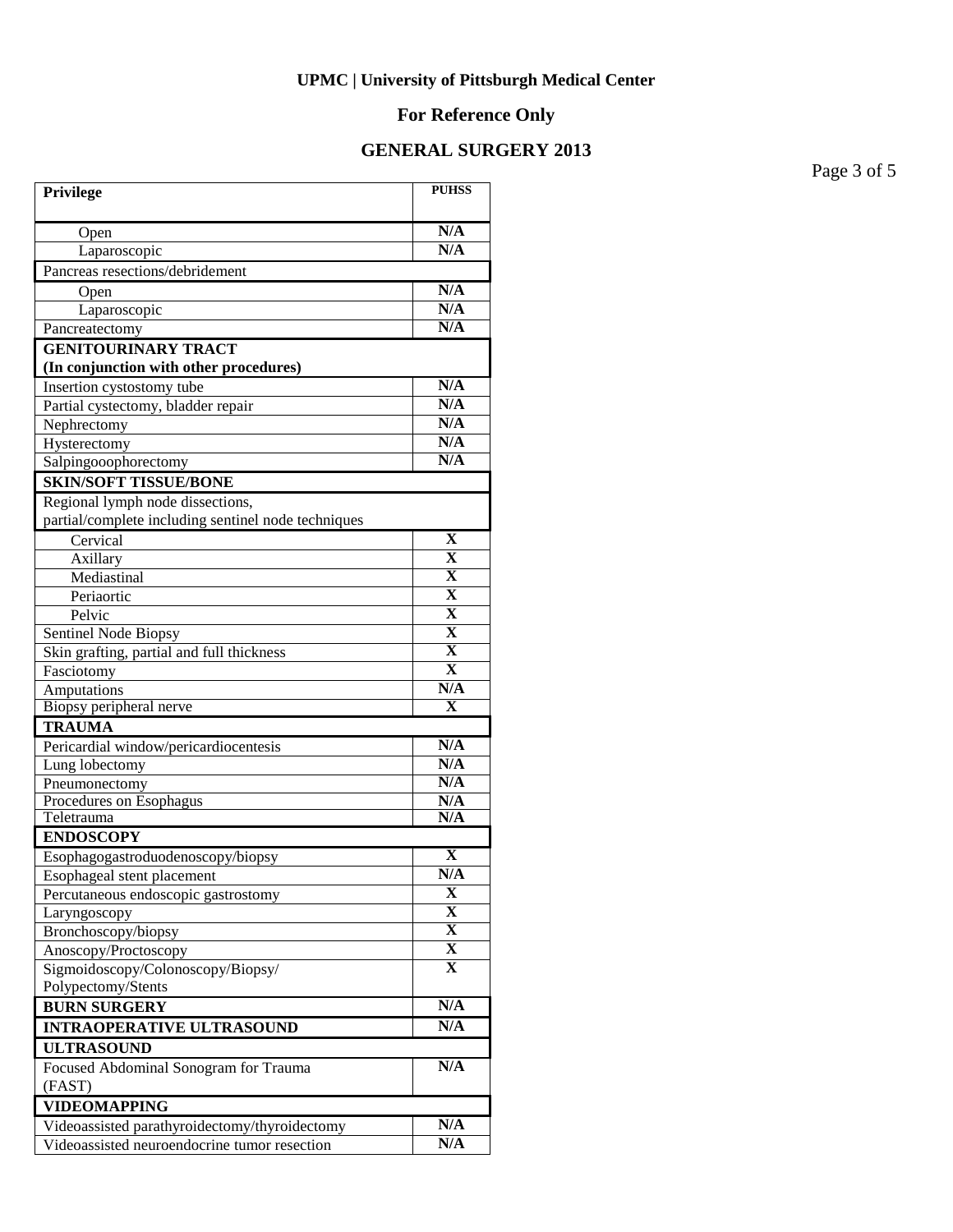# **For Reference Only**

## **GENERAL SURGERY 2013**

Page 4 of 5

| Privilege                                                | <b>PUHSS</b>            |
|----------------------------------------------------------|-------------------------|
| Intraoperative Nuclear Mapping (Gamma Probe)             | N/A                     |
| <b>TELEMEDICINE</b>                                      | N/A                     |
|                                                          | N/A                     |
| <b>ROBOTICS (Certificate Required)</b>                   | $\mathbf X$             |
| FLUOROSCOPY (Certificate Required)                       |                         |
| <b>LASER</b>                                             | $\mathbf X$             |
| Nd:YAG<br>CO <sub>2</sub>                                | $\overline{\textbf{X}}$ |
| KTP:YAG                                                  | $\overline{\textbf{X}}$ |
|                                                          | $\overline{\mathbf{X}}$ |
| Argon<br>Excimer-308 nm                                  | N/A                     |
| Diode-532 nm                                             | X                       |
| Diode-630 nm                                             | $\overline{\textbf{X}}$ |
| Diode-810 nm                                             | $\overline{\mathbf{X}}$ |
| Diode (Indigo) - 832 nm                                  | N/A                     |
| Ho:YAG                                                   | $\mathbf X$             |
| <b>ANESTHESIA</b>                                        |                         |
| <b>Moderate Sedation</b>                                 | $\mathbf X$             |
| <b>CRITICAL CARE</b>                                     |                         |
| Medical supervision of intensive care unit patients,     | N/A                     |
| emergency transport, critical illness, and multi-system  |                         |
| organ failure                                            |                         |
| Arterial catheter insertion                              | N/A                     |
| Central venous and percutaneous dialysis catheter        | N/A                     |
| insertion                                                |                         |
| Pulmonary artery catheter insertion                      | N/A                     |
| Pericardiocentesis                                       | N/A                     |
| Interpretation and management of hemodynamic data        | N/A                     |
| Initiation and management of vasoactive and/or anti-     | N/A                     |
| arrhythmic drug infusions                                |                         |
| Debrillation/cardioversion                               | N/A                     |
| Transthoracic echocardiography (limited)                 | N/A                     |
| Airway management of the non-intubated patient           | N/A                     |
| Endotracheal intubation (oral, nasal)                    | N/A                     |
| Cricothyrotomy                                           | N/A<br>N/A              |
| Percutaneous tracheostomy                                | N/A                     |
| Bronchoscopy<br>Thoracentesis                            | N/A                     |
| Thoracostomy tube insertion/management                   | N/A                     |
| Mechanical ventilation – initiation and management       | N/A                     |
| Renal replacement therapy management                     | N/A                     |
| Nutritional management of the ICU patient                | N/A                     |
| Lumbar puncture                                          | N/A                     |
| Intercostal nerve block                                  | N/A                     |
| Cardiopulmonary resuscitation                            | N/A                     |
| Abdominal paracentesis                                   | N/A                     |
| Diagnostic ultrasonography                               | N/A                     |
| Fluoroscopy                                              | N/A                     |
| Administration of intermittent and continuous sedation,  | N/A                     |
| analgesia, and intravenous anesthetics for management of |                         |